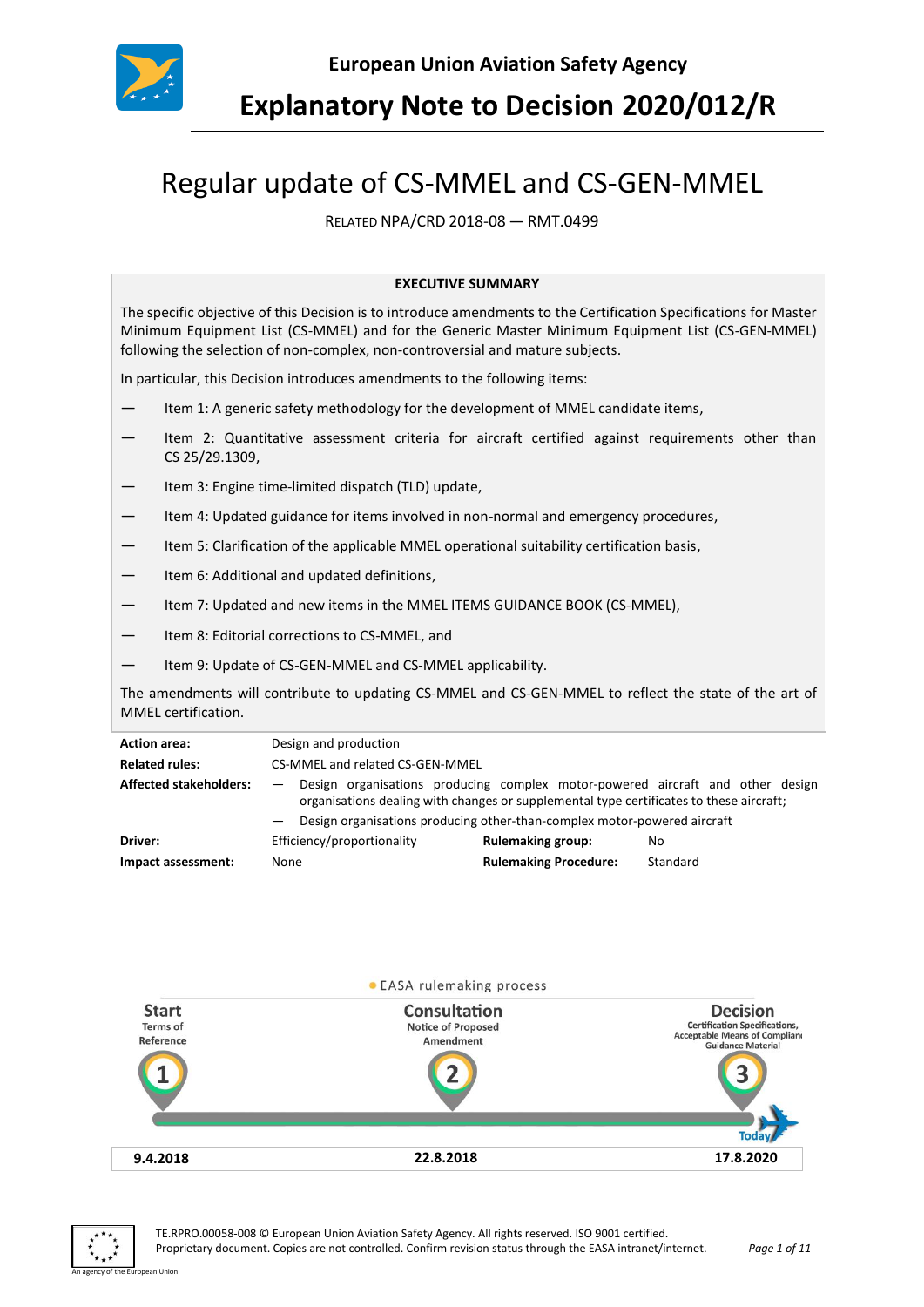# **Table of contents**

| 2.1. |  |
|------|--|
| 2.2. |  |
| 2.3. |  |
| 2.4. |  |
| 2.5. |  |
|      |  |
| 3.   |  |
| 4.   |  |
| 4.1. |  |
| 4.2. |  |
|      |  |

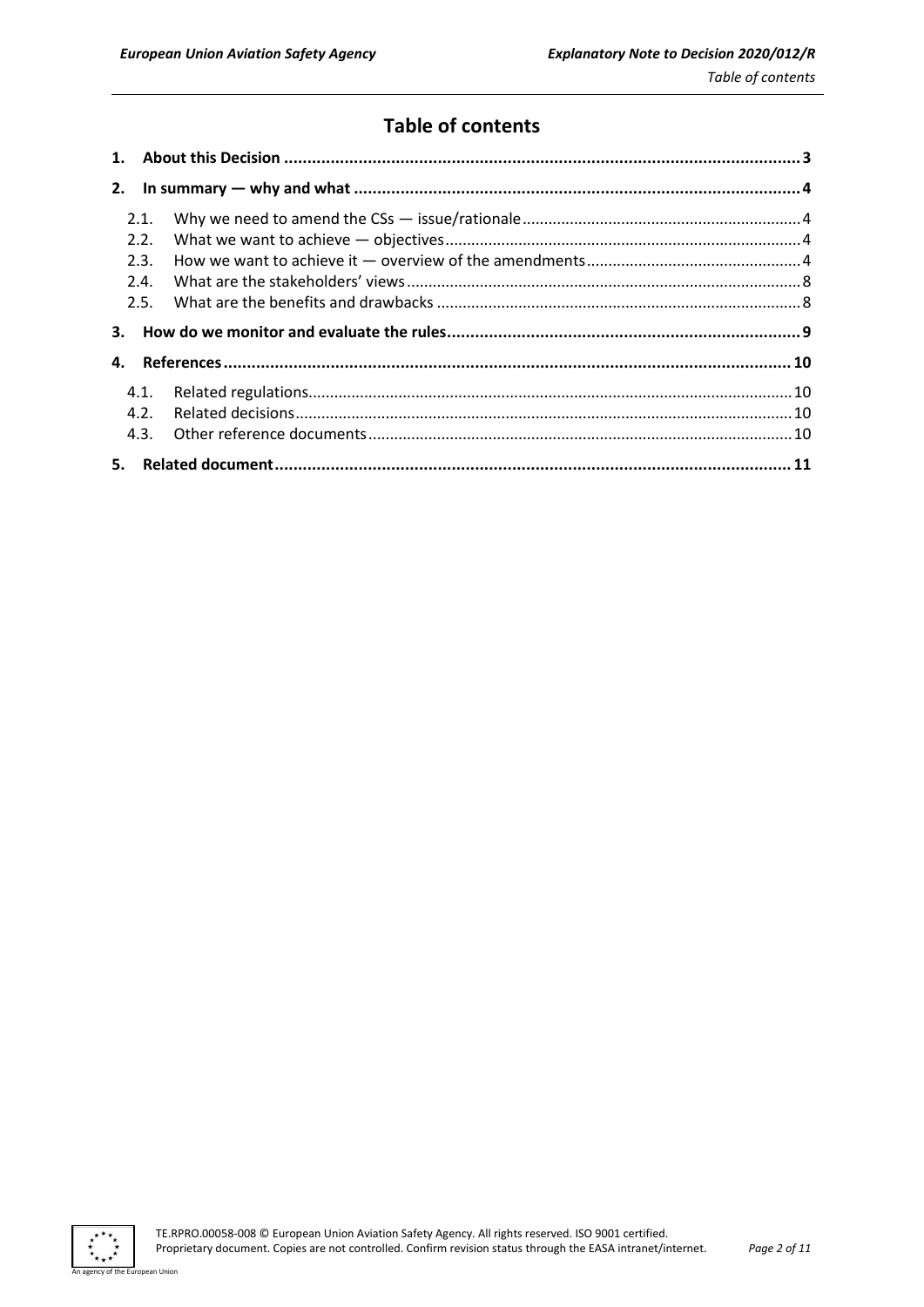## <span id="page-2-0"></span>**1. About this Decision**

The European Union Aviation Safety Agency (EASA) developed ED Decision 2020/012/R in line with Regulation (EU) 2018/1139<sup>1</sup> ('Basic Regulation') and the Rulemaking Procedure<sup>2</sup>.

This rulemaking activity is included in the European Plan for Aviation Safety (EPAS) [2020-2024](https://www.easa.europa.eu/sites/default/files/dfu/EPAS_2020-2024.pdf) under rulemaking task (RMT).0499. The scope and timescales of the task were defined in the related Terms of Reference <sup>3</sup>

The draft text of this Decision has been developed by EASA. All interested parties were consulted through Notice of Proposed Amendment (NPA) 2018-08<sup>4</sup>. 155 comments were received from all the interested parties, including industry and national aviation authorities.

EASA reviewed the comments received during the public consultation. The comments received and EASA's responses to them are presented in Comment-Response Document (CRD) 2018-08<sup>5</sup>.

The final text of this Decision, along with the certification specifications (CS), has been developed by EASA.

It should be noted that in order to avoid inconsistencies between these CSs and the recently published Commission Regulation (EU) 2020/587<sup>6</sup>, two notes have been added in Chapter 34-54 of CS-MMEL and CS-GEN-MMEL in order to indicate that operations in the Single European Sky require that the related items of equipment do not remain inoperative more than 3 days, whereas the CSs allow 10 days for other operations.

The major milestones of this rulemaking activity are presented on the title page.

<sup>6</sup> Commission Implementing Regulation (EU) 2020/587 of 29 April 2020 amending Implementing Regulation (EU) No 1206/2011 laying down requirements on aircraft identification for surveillance for the single European sky and Implementing Regulation (EU) No 1207/2011 laying down requirements for the performance and the interoperability of surveillance for the single European sky (OJ L 138, 30.4.2020, p. 1) [\(https://eur-lex.europa.eu/legal](https://eur-lex.europa.eu/legal-content/EN/TXT/?qid=1594114531131&uri=CELEX:32020R0587)[content/EN/TXT/?qid=1594114531131&uri=CELEX:32020R0587\)](https://eur-lex.europa.eu/legal-content/EN/TXT/?qid=1594114531131&uri=CELEX:32020R0587).



<sup>1</sup> Regulation (EU) 2018/1139 of the European Parliament and of the Council of 4 July 2018 on common rules in the field of civil aviation and establishing a European Union Aviation Safety Agency, and amending Regulations (EC) No 2111/2005, (EC) No 1008/2008, (EU) No 996/2010, (EU) No 376/2014 and Directives 2014/30/EU and 2014/53/EU of the European Parliament and of the Council, and repealing Regulations (EC) No 552/2004 and (EC) No 216/2008 of the European Parliament and of the Council and Council Regulation (EEC) No 3922/91 (OJ L 212, 22.8.2018, p. 1) [\(https://eur](https://eur-lex.europa.eu/legal-content/EN/TXT/?qid=1535612134845&uri=CELEX:32018R1139)[lex.europa.eu/legal-content/EN/TXT/?qid=1535612134845&uri=CELEX:32018R1139\)](https://eur-lex.europa.eu/legal-content/EN/TXT/?qid=1535612134845&uri=CELEX:32018R1139).

<sup>2</sup> EASA is bound to follow a structured rulemaking process as required by Article 115(1) of Regulation (EU) 2018/1139. Such a process has been adopted by the EASA Management Board (MB) and is referred to as the 'Rulemaking Procedure'. See MB Decision No 18-2015 of 15 December 2015 replacing Decision 01/2012 concerning the procedure to be applied by EASA for the issuing of opinions, certification specifications and guidance material [\(http://www.easa.europa.eu/the](http://www.easa.europa.eu/the-agency/management-board/decisions/easa-mb-decision-18-2015-rulemaking-procedure)[agency/management-board/decisions/easa-mb-decision-18-2015-rulemaking-procedure\)](http://www.easa.europa.eu/the-agency/management-board/decisions/easa-mb-decision-18-2015-rulemaking-procedure).

<sup>3</sup> [https://www.easa.europa.eu/sites/default/files/dfu/ToR%20RMT.0499%20](https://www.easa.europa.eu/sites/default/files/dfu/ToR%20RMT.0499%20—%20Issue%201.pdf)—%20Issue%201.pdf

<sup>4</sup> In accordance with Article 115 of Regulation (EU) 2018/1139 and Articles 6(3) and 7 of the Rulemaking Procedure.

<https://www.easa.europa.eu/document-library/comment-response-documents>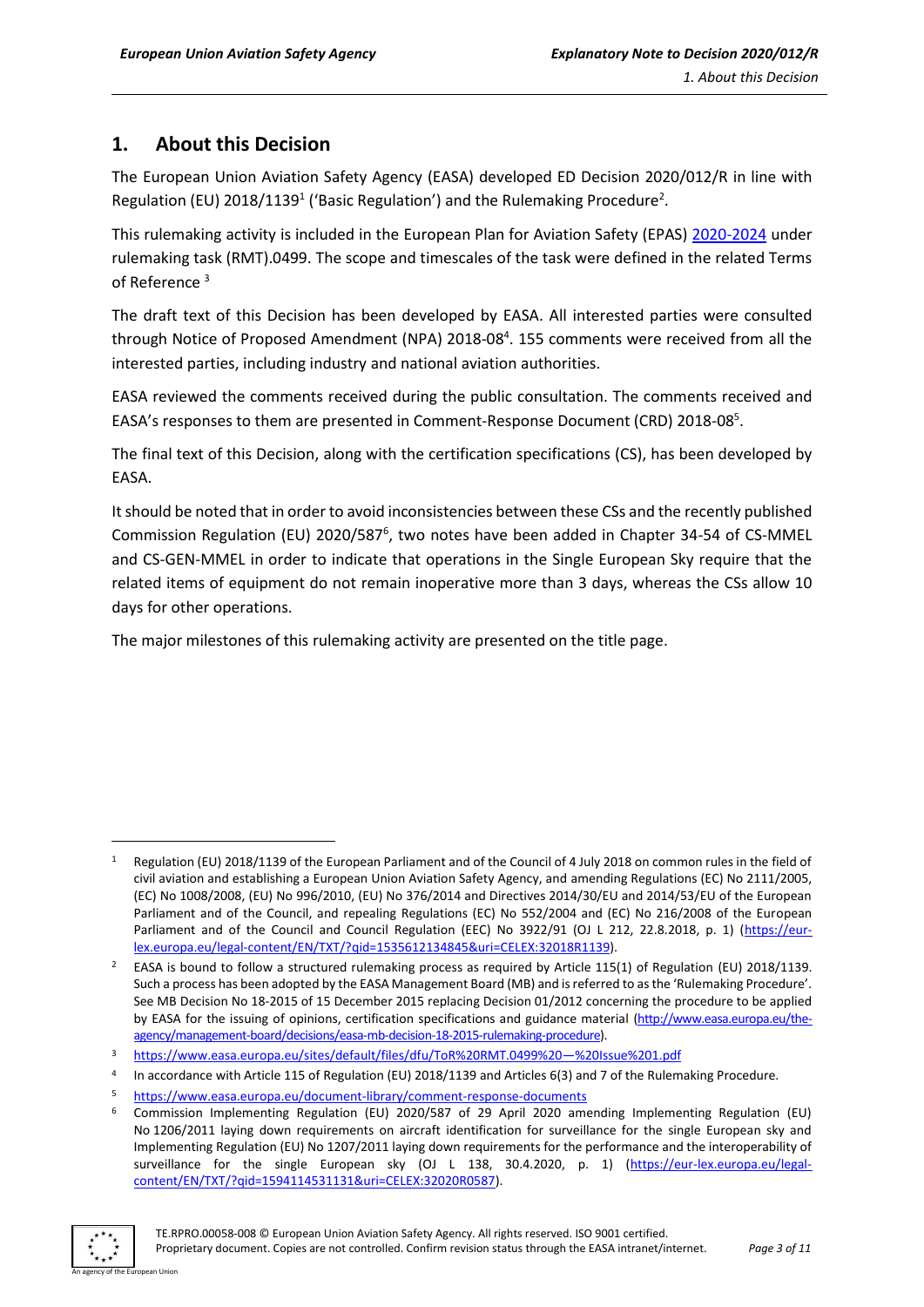## <span id="page-3-0"></span>**2. In summary — why and what**

## <span id="page-3-1"></span>**2.1. Why we need to amend the CSs — issue/rationale**

The aviation industry is complex and rapidly evolving. Certification specifications (CSs) need to be updated regularly to ensure that they are fit for purpose, cost-effective, and can be implemented in practice.

The following items haven been identified for an Amendment to CS-MMEL and CS-GEN-MMEL:

Item 1: A generic safety methodology for the development of MMEL candidate items,

Item 2: Quantitative assessment criteria for aircraft certified with requirements other than CS 25/29.1309,

Item 3: An engine time-limited dispatch (TLD) update,

Item 4: Updated guidance for items involved in non-normal and emergency procedures,

Item 5: Clarification of the applicable MMEL operational suitability certification basis,

Item 6: Additional and updated definitions,

Item 7: Updated and new items in the MMEL ITEMS GUIDANCE BOOK (CS-MMEL, Appendix 1 to GM1 MMEL.145),

Item 8: Editorial corrections to CS-MMEL, and

Item 9: Update of CS-GEN-MMEL and CS-MMEL applicability.

#### <span id="page-3-2"></span>**2.2. What we want to achieve — objectives**

The overall objectives of the EASA system are defined in Article 1 of the Basic Regulation. This Decision will contribute to the achievement of the overall objectives by addressing the issues outlined in Section 2.1.

The specific objective of this Decision is, therefore, to amend CS-MMEL and CS-GEN-MMEL based on the above selection of non-complex, non-controversial and mature subjects, with the ultimate goal being to increase safety.

#### <span id="page-3-3"></span>**2.3. How we want to achieve it — overview of the amendments**

#### **Item 1: Generic safety methodology for the development of MMEL candidate items**

The new guidance material is taken from the generic MMEL development safety methodology that EASA has been using over the past two years to support compliance with CS MMEL.145 (b). In particular, design organisation approval (DOA) holders who do not have past experience with the development of MMEL justifications have been required since 19 December 2016 to address the MMEL impact of their design changes in compliance with Part 21, 21.A.93 (c). This material is, therefore, considered to be mature enough to be included in this Decision.

It is proposed to add paragraphs (c) and (d) to GM4 MMEL.145(c) and create a new GM5 MMEL.145(c)(1).

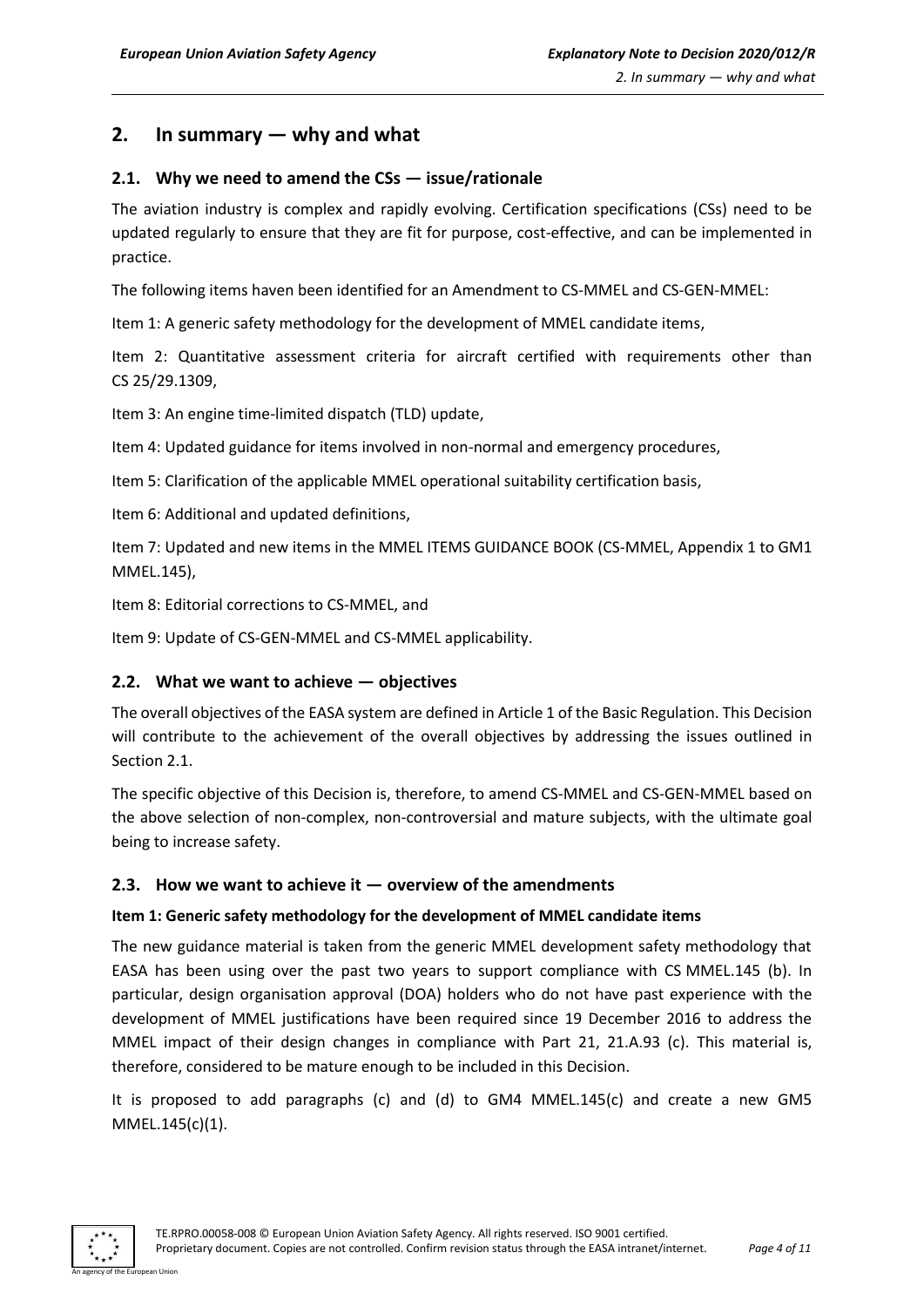#### **Item 2: Quantitative assessment criteria for aircraft certified against requirements other than CS 25/29.1309**

This updates GM1 MMEL.145(d) to resolve the inconsistencies between it and the applicable requirements, so that CS-MMEL may be used as a certification basis for aircraft certified under a type-certification basis other than CS 25/29.1309.

A new paragraph is introduced in GM MMEL 145(d) as an alternative to the existing paragraphs, and it allows the applicant to demonstrate compliance with the CS MMEL 145 (d) requirement using methods similar to those authorised during the type-design certification, thus restoring the consistency between the operational suitability data (OSD) certification basis and the typecertification basis.

#### **Item 3: Engine time-limited dispatch (TLD) update**

This includes the content of EASA CM-MMEL-001 that is relevant to CS-MMEL as an update of the existing GM3 MMEL.145.

#### **Item 4: Updated guidance for items involved in non-normal and emergency procedures**

The current GM is revised to indicate that relief may be granted for items that are powered by an emergency bus, provided that the applicant demonstrates by flight test, analysis, or a combination of both, that the MMEL relief neither affects the successful intended completion and outcome of the procedure, nor increases the complexity of the procedure for the crew.

#### **Item 5: Clarification of the applicable MMEL operational suitability certification basis**

The current GM is updated to clarify that the applicable MMEL operational suitability certification basis is determined by the aircraft type.

#### **Item 6: Additional and updated definitions**

This introduces/updates the definitions as follows:

GM5 MMEL.120 Format and content of an MMEL

- 1. Definition for 'flight' for rotorcraft: the lack of certainty in the current definition of flight for rotorcraft has led to different interpretations at the national level regarding the applicability of the MEL if a failure occurs during a flight to a remote location (e.g. an offshore platform). This clarifies the definition of 'flight' for rotorcraft in the absence of any other regulation that provides such a definition for the purpose of defining the applicability of the MEL. The definition is derived from the flight time definition in Part-FCL of Regulation (EU) No 1178/2011<sup>7</sup>.
- 2. This provides guidance on how the elapsed time is to be measured if the rectification interval is given in flight hours. In particular, it is indicated that the taxi time is to be accounted for.
- 3. The definition for 'operative' is added based on the Federal Aviation Administration (FAA)/Transport Canada Civil Aviation (TCCA) definition.
- 4. The definition for 'Day' is added.

<sup>7</sup> Commission Regulation (EU) No 1178/2011 of 3 November 2011 laying down technical requirements and administrative procedures related to civil aviation aircrew pursuant to Regulation (EC) No 2018/1139 of the European Parliament and of the Council (OJ L 311, 25.11.2011, p. 1) [\(https://eur-lex.europa.eu/legal](https://eur-lex.europa.eu/legal-content/EN/TXT/?qid=1592410668912&uri=CELEX:32011R1178)[content/EN/TXT/?qid=1592410668912&uri=CELEX:32011R1178\)](https://eur-lex.europa.eu/legal-content/EN/TXT/?qid=1592410668912&uri=CELEX:32011R1178).

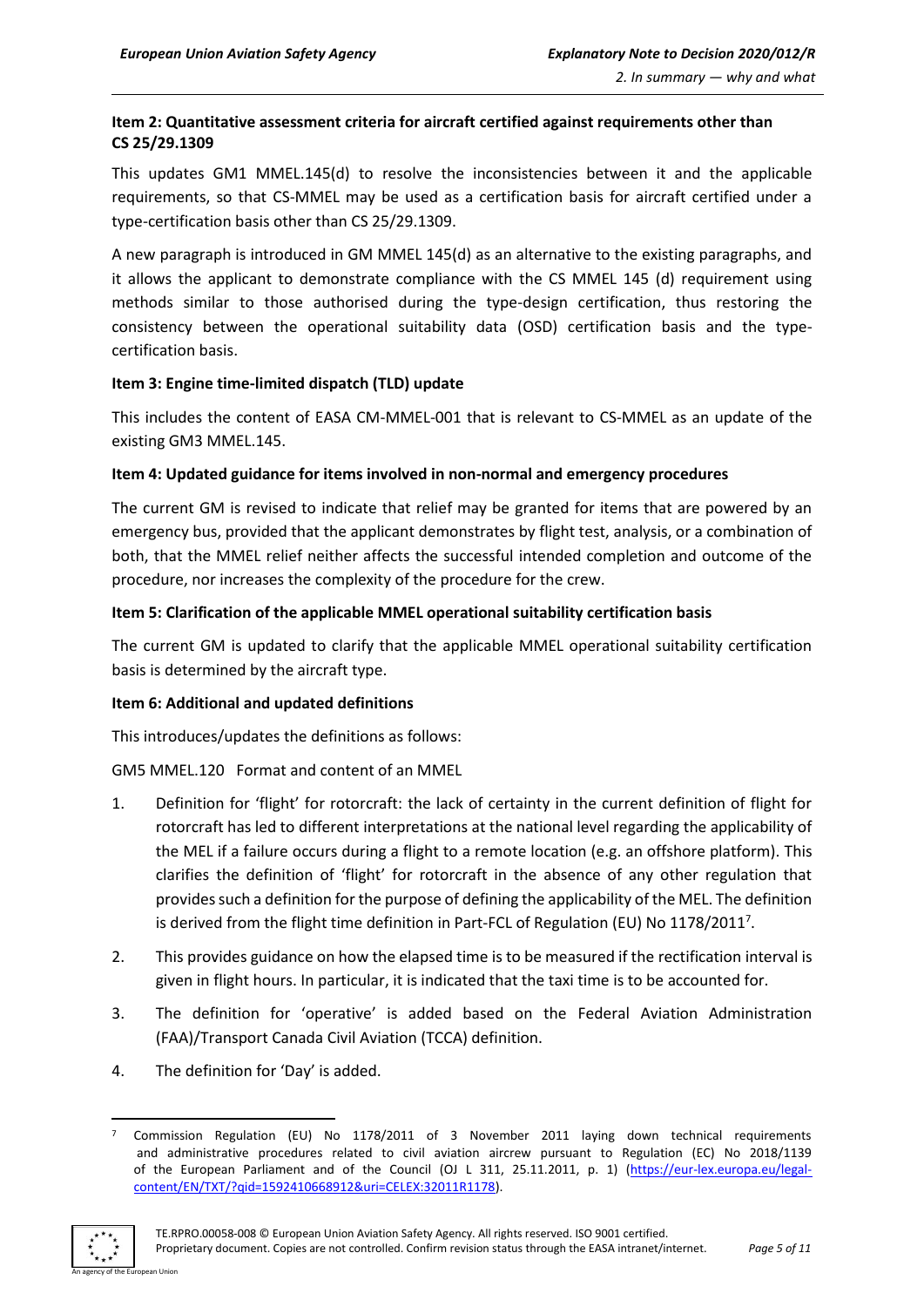- 5. The definition for 'Extended overwater operations' is added based on CAT.IDE.A.285(d) of Annex IV (Part-CAT) to Regulation (EU) No 965/2012<sup>8</sup>.
- 6. The definition for the '\*\*\*' symbol for optional items is added.
- 7. The MMEL preamble specimen refers to the use of the '#' symbol to identify items which have been based only on European operational requirements using the associated guidance developed by EASA. This does not specify a specific symbol, but rather leaves it open to the applicant to use an alternate means to identify those items (e.g. listing them in a table as part of the MMEL preamble).

#### GM4 MMEL.130 Rectification Interval

8. The definition for the '#' symbol for the repair interval category reference to an associated 'considered inoperative' item is added, consistent with the already published GM3 MMEL.130.

## **Item 7: Updated and new items in the MMEL ITEMS GUIDANCE BOOK (CS-MMEL, Appendix 1 to GM1 MMEL.145) updates**

#### **25-65-1 Underwater locating devices (ULDs)**

This provides guidance for MMEL relief on the 8.8 kHz underwater locating device (ULD) that is required to be fitted to some large aeroplanes operated for commercial air transport over oceanic areas (refer to CAT.IDE.285 of Annex IV (Part-CAT) to Regulation (EU) No 965/2012) (by 1 January 2019 at the latest). The dispatch conditions and the rectification interval consider the current relief provided for emergency locator transmitters (ELTs) (another type of system to facilitate the determination of the location of an accident site) and flight recorders (because by facilitating the determination of the location of aircraft wreckage, the 8.8 kHz ULD facilitates the recovery of evidence for safety investigation purposes). A rectification interval of C (10 days) is introduced, considering that the 8.8 kHz ULD is useful only in case of an accident that occurs in a remote and deep water area (whereas flight recorders are useful in most accidents), and it has no effect on the survivability of the occupants, whereas an ELT has.

As a consequence of the introduction of the new item above, this clarifies that if a ULD is attached to a cockpit voice recorder (CVR) or a flight data recorder (FDR) that is inoperative, the associated item (CVR or FDR) has to be considered to be inoperative. This is to avoid the 8.8 kHz ULD item being referred to erroneously.

#### **23-70-1 Flight crew compartment door surveillance system (e.g. CCTV) update**

This provides guidance for MMEL alternate procedures to be established that are consistent with the approach applied for aircraft that do not have a cockpit door surveillance system (CDSS) installed.

#### **34-55-1 Aircraft tracking system**

This provides guidance for MMEL relief on the aircraft tracking system required to be installed (by 16 December 2018 at the latest) on some large aeroplanes (refer to CAT.GEN.MPA.205 of Annex IV (Part-CAT) to Regulation (EU) No 965/2012), and on some helicopters that perform offshore

<sup>8</sup> Commission Regulation (EU) No 965/2012 of 5 October 2012 laying down technical requirements and administrative procedures related to air operations pursuant to Regulation (EC) No 216/2008 of the European Parliament and of the Council (OJ L 296, 25.10.2012, p. 1) [\(https://eur-lex.europa.eu/legal](https://eur-lex.europa.eu/legal-content/EN/TXT/?qid=1592410754033&uri=CELEX:32012R0965)[content/EN/TXT/?qid=1592410754033&uri=CELEX:32012R0965](https://eur-lex.europa.eu/legal-content/EN/TXT/?qid=1592410754033&uri=CELEX:32012R0965)

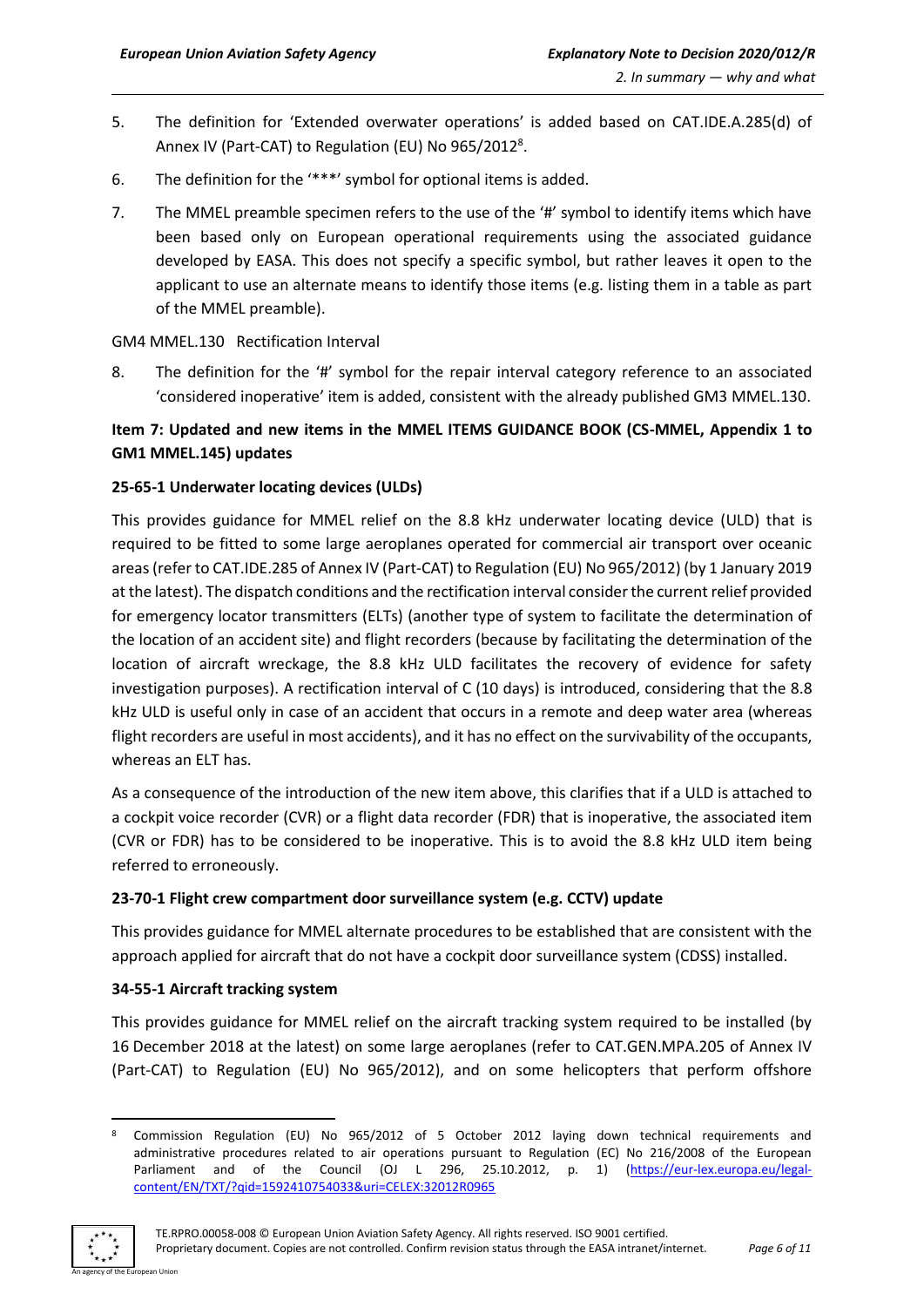operations (refer to SPA.HOFO.150 of Annex V (Part-SPA) to Regulation (EU) No 965/2012). The dispatch conditions and the rectification interval consider the current relief provided for emergency locator transmitters and flight data recorders. A rectification interval of C (10 days) is introduced, considering that the loss of the system has no effect on the safe conduct of the flight.

However, the aircraft tracking function could have an effect on survivability, since it would enhance the detection of abnormal situations, and could help search and rescue personnel in locating an accident. In order to ensure that a means of locating the aircraft in case of an emergency remains available, it requires that at least one automatic ELT should remain operative.

#### **46-20-1 Electronic flight bag (EFB) systems update**

The definition of Class 1, 2 and 3 Electronic Flight Bags is no longer current, and has been amended in AMC 20-25 to refer to installed and portable EFBs with or without installed resources. The MMEL policy has been revised accordingly.

Furthermore, additional provisions for relief have been added under 46-20-1B to ensure that when a dispatch is authorised with a single remaining EFB on board, dispatch considerations mitigate the loss of redundancy in case of a further failure in flight.

In addition, a more flexible repair category 'D' is proposed under 46-20-1C when the EFB is installed but is not required to be used by the operator's procedures.

#### **Item 8: CS-MMEL editorial corrections**

The reference to GM1 MMEL.105(g) was omitted in the definition of a catastrophic failure condition, and this is corrected.

App 9 Book 2: the table of contents does not show '(MC)' under headset, even though it is shown on the page for headset relief. The same applies for ATA 25 for flight crew seats, observers, and passenger seats. This corrects these editorial errors.

App-74 Book 2 item 30-80-2, Ice Protection System: this corrects the item numbering error.

App 90 Book 2: 33-41-1-2A should be 33-42-1-2A. This corrects this item numbering error.

App 93 Book 2: 33-50-1-3, Exit Area Lighting, should be 33-50-1-4. Everything below in 33-50-1 should be subsequently renumbered. It corrects this item numbering error.

App 120 Book2: 34-32-1ILS (or MLS) sub-items should be 34-32-1A&B. This corrects this item numbering error.

App 143 Book 2: the second item under 46-20-2-2A is missing an item number, so it corrects this item numbering error.

App 152 Book 2 condition (f) to 52-11-1A: the end of the sentence is missing. This completes it.

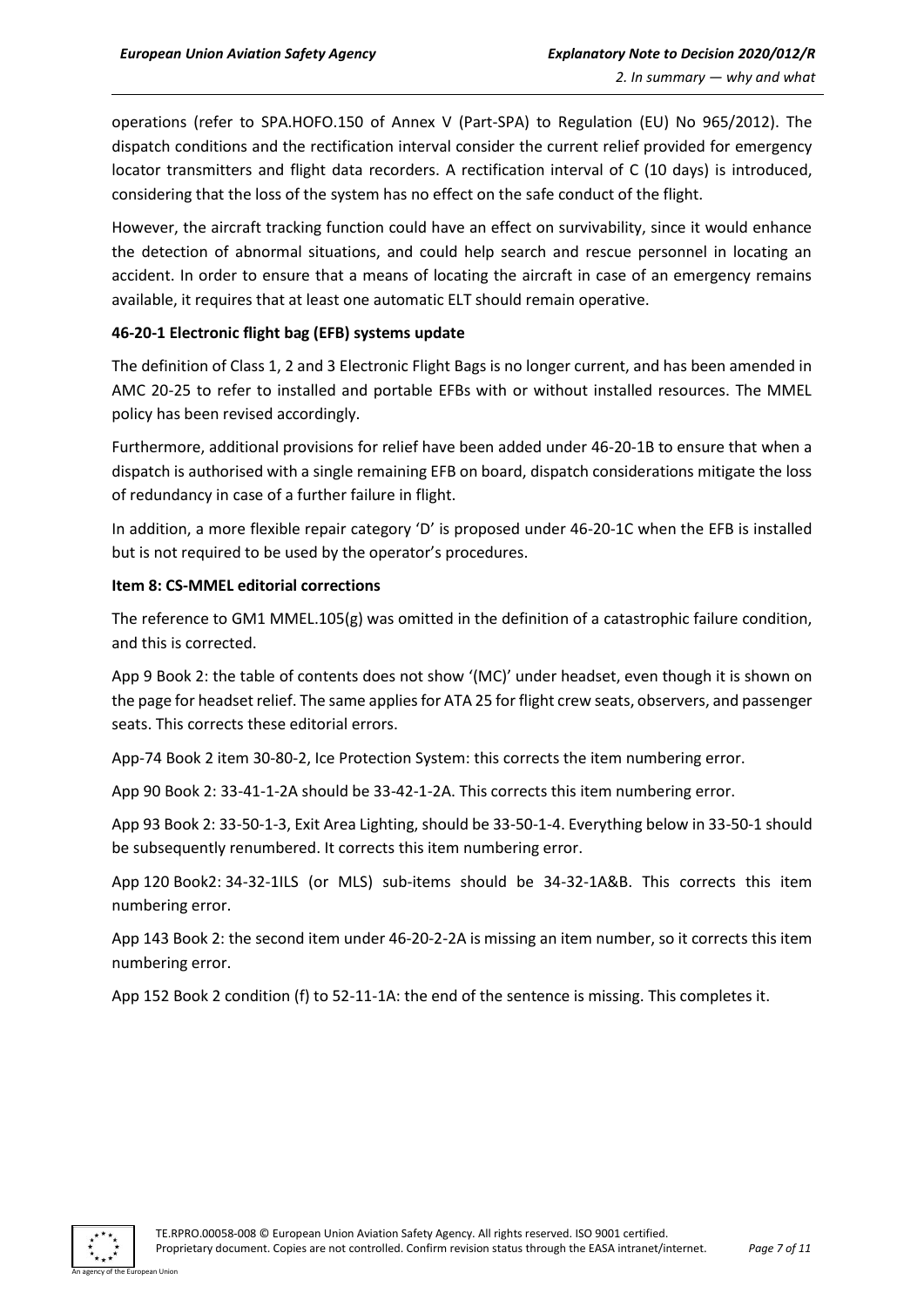#### **Item 9: Update of CS-GEN-MMEL and CS-MMEL applicability**

In order to ensure consistency between the content of GM No 1 to 21A.15(d)<sup>9</sup> and the applicability of CS-GEN-MMEL, it excludes ELA 1 and ELA 2 from the applicability of CS-GEN.MMEL (in paragraph CS GEN.MMEL.100).

In order to incorporate the content of the special condition for other-than-complex motor-powered helicopters, SC-GEN-MMEL-H, published in October 2015, amends the applicability of CS-GEN-MMEL to include non-complex helicopters, except helicopters that have been certified for instrument flight rules (IFR) or icing conditions or according to Category A requirements. The latter are then dealt with in the applicability of CS-MMEL, which is consequently also modified.

The fact that an alternate method of compliance with CS MMEL.145 is introduced under item 2 above permits EASA to integrate the new applicability to other-than-complex motor-powered helicopters certified for IFR or icing conditions, or according to Category A requirements. It will not create an undue burden, as the reference for the level of safety will be based on the applicable certification basis of the rotorcraft concerned.

#### <span id="page-7-0"></span>**2.4. What are the stakeholders' views**

155 comments were received from European manufacturers, operators and NAAs, and from manufacturers and the FAA from the USA.

Most of them, except FNAM as detailed below, were supportive of this regular update, proposing some clarifications or wording improvements which were used for the text of this amendment.

FNAM issued 69 comments (out of the 155 comments received on the NPA) in which they showed a lack of knowledge of CS-MMEL, the MMEL/MEL process development and the EASA rulemaking process. This explains most of their disagreements with NPA 2018-08. In order to avoid a similar misunderstanding for future revisions, EASA will contact FNAM to explain the MMEL/MEL process.

#### <span id="page-7-1"></span>**2.5. What are the benefits and drawbacks**

The amendments will facilitate compliance with the OSD by integrating additional content in CS-MMEL and CS-GEN-MMEL. Overall, this will provide a moderate safety benefit, will have no social or environmental impacts, and will provide some economic benefits by streamlining the certification process.

As the amendments result from the selection of non-complex, non-controversial and mature subjects, there was no need to develop a regulatory impact assessment (RIA).

<sup>9</sup> Decision 2014/007/R of the Executive Director of the Agency of 31 January 2014 amending Acceptable Means of Compliance and Guidance Material to Part 21 of Regulation (EU) No 748/2012 [\(https://www.easa.europa.eu/document](https://www.easa.europa.eu/document-library/agency-decisions/ed-decision-2014007r)[library/agency-decisions/ed-decision-2014007r\)](https://www.easa.europa.eu/document-library/agency-decisions/ed-decision-2014007r).

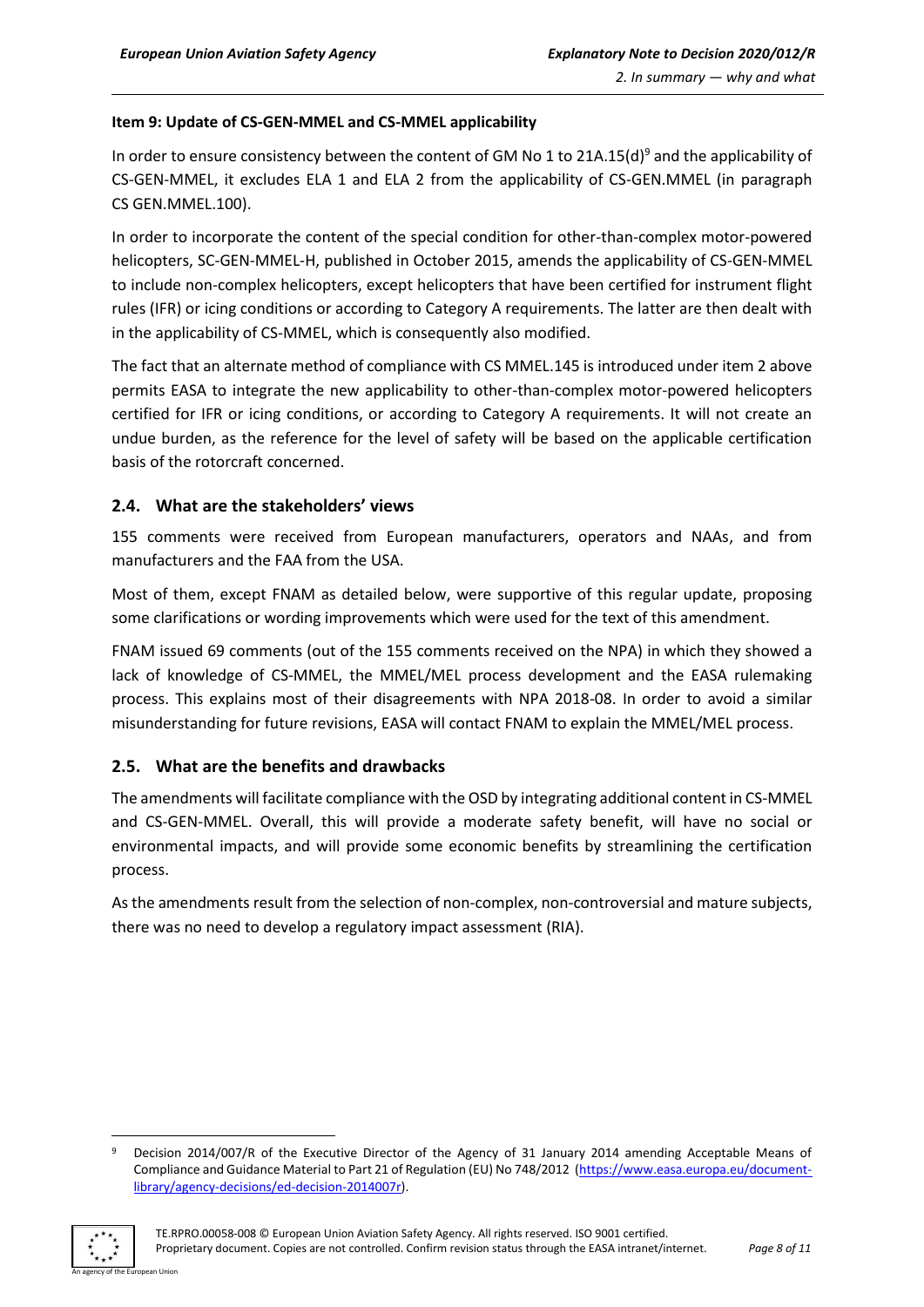## <span id="page-8-0"></span>**3. How do we monitor and evaluate the rules**

As the amendments result from the selection of non-complex, non-controversial and mature subjects, there is no need to monitor or evaluate them.



an Union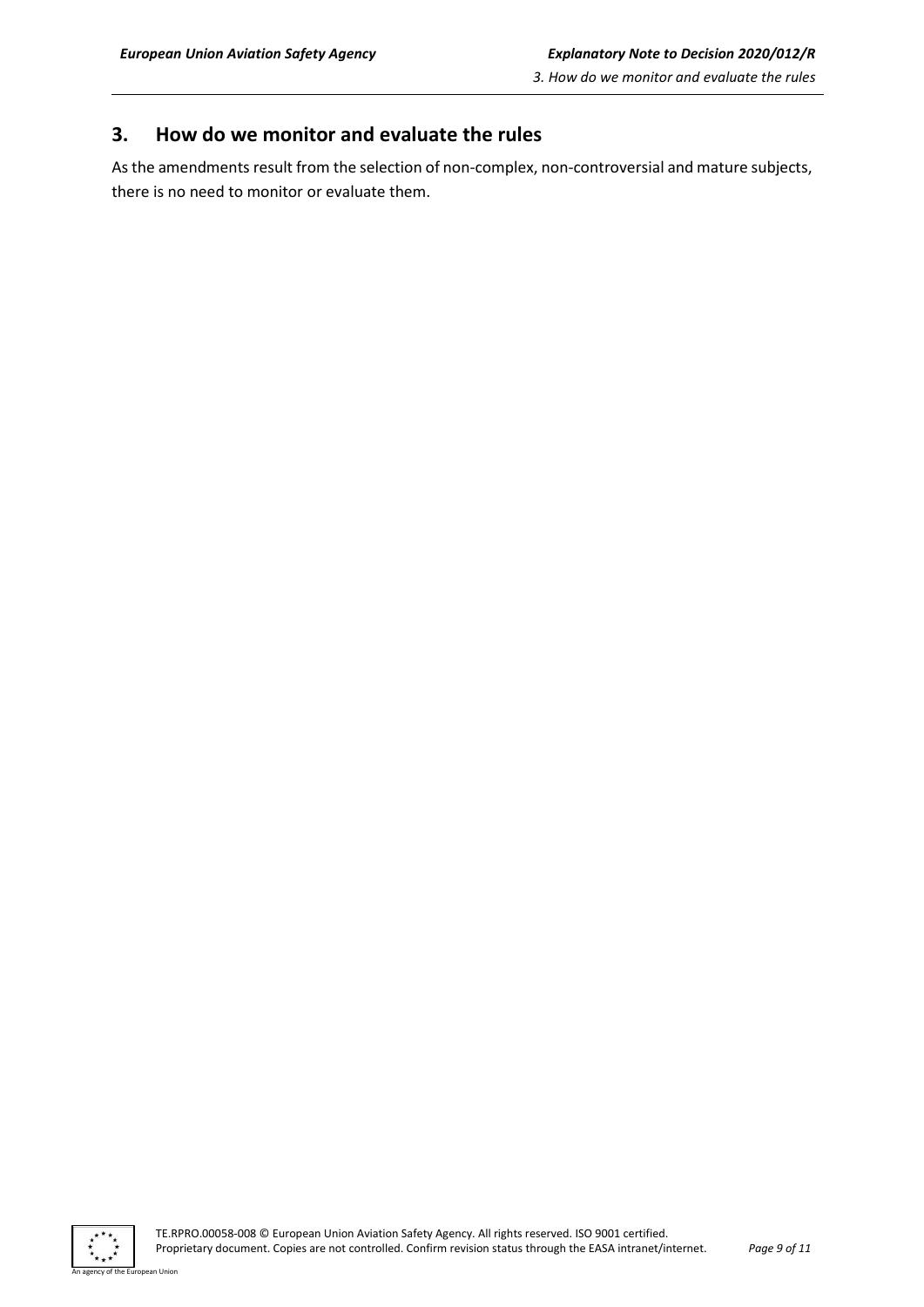## <span id="page-9-0"></span>**4. References**

#### <span id="page-9-1"></span>**4.1. Related regulations**

n/a

#### <span id="page-9-2"></span>**4.2. Related decisions**

- ED Decision 2014/004/R of the Executive Director of the Agency of 31 January 2014 adopting Certification Specifications and Guidance Material for Master Minimum Equipment List 'CS-MMEL – Initial issue'
- ED Decision 2014/005/R of the Executive Director of the Agency of 31 January 2014 adopting Certification Specifications and Guidance Material for Generic Master Minimum Equipment List 'CS-GEN-MMEL — Initial issue'

#### <span id="page-9-3"></span>**4.3. Other reference documents**

— SC-CS-GEN-MMEL-H Special Condition to define the MMEL requirements as Certification Basis for non-complex motor-powered helicopters, published for consultation on 8 October 2015:

[https://www.easa.europa.eu/document-library/product-certification-consultations/sc-cs-gen](https://www.easa.europa.eu/document-library/product-certification-consultations/sc-cs-gen-mmel-h-special-condition-define-mmel)[mmel-h-special-condition-define-mmel](https://www.easa.europa.eu/document-library/product-certification-consultations/sc-cs-gen-mmel-h-special-condition-define-mmel)